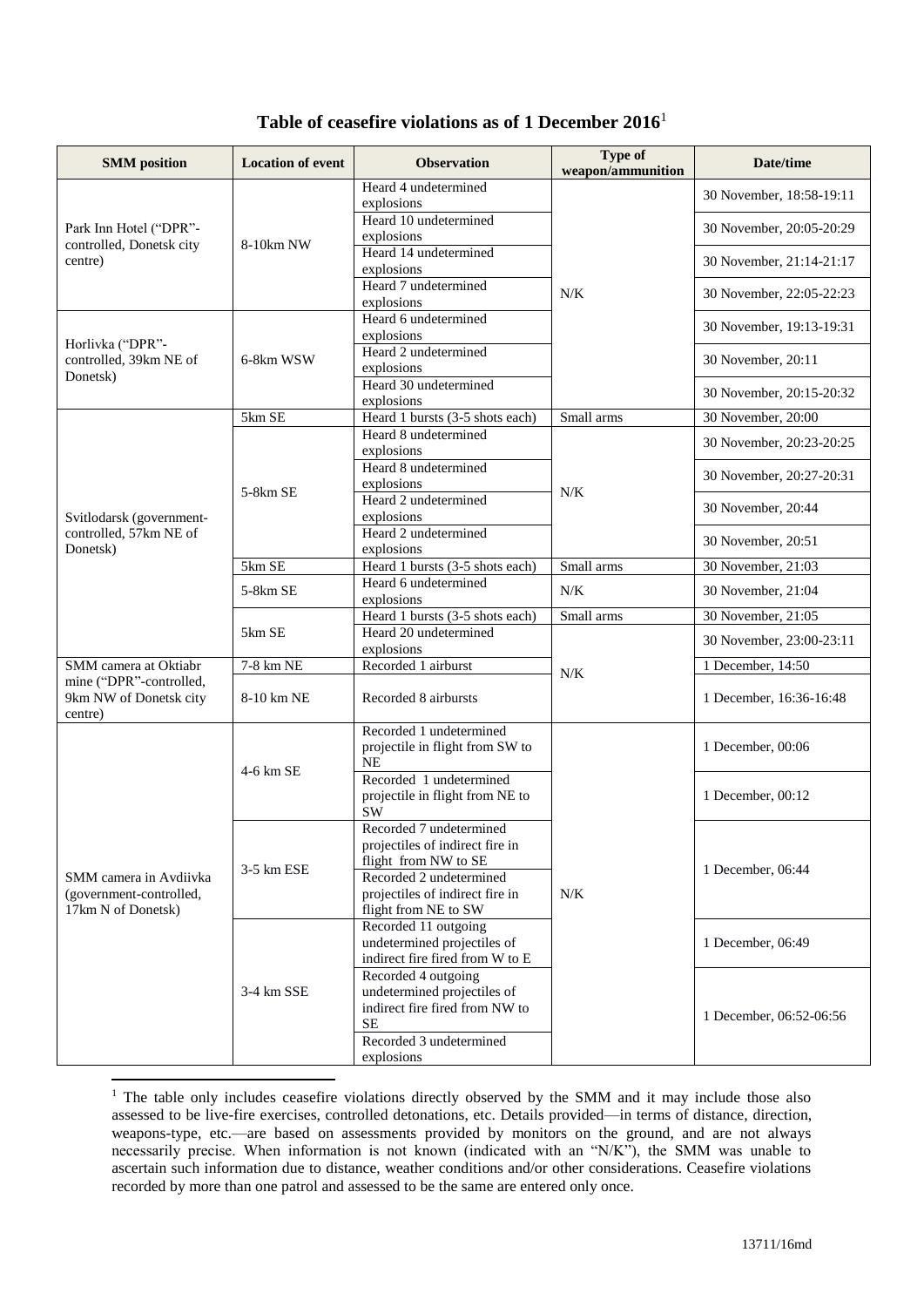|                                                          |                         | Recorded 3 outgoing<br>undetermined projectiles of<br>indirect fire fired from NW to<br><b>SE</b><br>Recorded 1 undetermined<br>explosion |            | 1 December, 07:02                      |
|----------------------------------------------------------|-------------------------|-------------------------------------------------------------------------------------------------------------------------------------------|------------|----------------------------------------|
|                                                          | 3-4 km ESE              | Recorded 1 undetermined                                                                                                                   |            | 1 December, 11:42                      |
|                                                          | 3-6 km E                | explosion<br>Recorded 1 airburst                                                                                                          |            | 1 December, 12:59                      |
|                                                          |                         | Recorded 1 undetermined                                                                                                                   |            |                                        |
|                                                          | $3-4$ km ESE            | explosion                                                                                                                                 |            | 1 December, 13:21                      |
|                                                          |                         | Recorded 1 airburst                                                                                                                       |            | 1 December, 15:57                      |
|                                                          | 4-5 km ESE<br>4-5 km SE | Recorded 2 tracer rounds in<br>flight from N to S                                                                                         |            | 1 December, 16:06                      |
|                                                          |                         | Recorded 5 airbursts                                                                                                                      |            | 1 December, 16:08-16:12                |
|                                                          |                         | Recorded 2 tracer rounds in<br>flight from N to S                                                                                         |            | 1 December, 16:12                      |
|                                                          |                         | Recorded 1 undetermined<br>explosion                                                                                                      |            |                                        |
|                                                          |                         | Recorded 1 tracer round in<br>flight from N to S                                                                                          |            | 1 December, 16:14                      |
|                                                          |                         | Recorded 1 undetermined<br>explosion<br>Recorded 1 tracer round in                                                                        |            | 1 December, 16:15                      |
|                                                          |                         | flight from NW to SE<br>Recorded 1 tracer round in<br>flight from NW to SE                                                                |            | 1 December, 16:16                      |
|                                                          |                         | Recorded 1 tracer round in<br>flight from N to S                                                                                          |            | 1 December, 16:18                      |
|                                                          |                         | Recorded 1 tracer round in<br>flight from N to S                                                                                          |            | 1 December, 16:21                      |
|                                                          | $3-5$ km SE             | Recorded 1 tracer round in<br>flight from N to S                                                                                          |            | 1 December, 16:48                      |
|                                                          |                         | Recorded 1 airburst                                                                                                                       |            | 1 December, 17:05                      |
|                                                          |                         | Recorded 1 illumination flare<br>Recorded 1 illumination flare                                                                            |            | 1 December, 17:26<br>1 December, 17:53 |
|                                                          |                         | Recorded 1 illumination flare                                                                                                             |            | 1 December, 18:00                      |
|                                                          | $4-5$ km SE             | Recorded 1 rocket-assisted<br>projectile of indirect fire in<br>flight from S to N                                                        |            | 1 December, 18:06                      |
|                                                          | $2-3km$ WSW             | Heard 2 shots                                                                                                                             | <b>HMG</b> | 1 December, 09:01                      |
|                                                          | $2-3km$ W               | Heard 1 undetermined<br>explosion                                                                                                         | N/K        | 1 December, 09:57                      |
|                                                          | $2-4km$ W               | Heard 11 undetermined<br>explosions<br>Heard 9 shots<br>Heard 6 bursts (2-3 shots each)                                                   | <b>HMG</b> | 1 December, 10:30                      |
|                                                          | $4-6km$ SW              | Heard 1 undetermined<br>explosion                                                                                                         |            | 1 December, 10:40                      |
| Yasynuvata ("DPR"-<br>controlled, 16km NE of<br>Donetsk) | 2-4km WSW               | Heard 1 undetermined<br>explosion                                                                                                         |            |                                        |
|                                                          | 2-4km SSW               | Heard 1 undetermined<br>explosion                                                                                                         |            | 1 December, 11:00                      |
|                                                          | $1-3km$ W               | Heard 1 undetermined<br>explosion                                                                                                         |            | 1 December, 11:40                      |
|                                                          | $2-4km$ W               | Heard 1 burst                                                                                                                             | N/K        | 1 December, 11:46                      |
|                                                          | $1-3km$ W               | Heard 1 undetermined<br>explosion                                                                                                         |            | 1 December, 11:54                      |
|                                                          |                         | Heard 4 bursts (3-4 shots each)                                                                                                           |            | 1 December, 11:29                      |
|                                                          | $4-7km$ W               | Heard 25 undetermined<br>explosions                                                                                                       |            | 1 December, 12:45-13:10                |
|                                                          | 4-6km WSW               | Heard 2 undetermined<br>explosions                                                                                                        |            | 1 December, 13:45                      |
| Avdiivka (government-<br>controlled, 17km N of           | 4-6km SE                | Heard 7 undetermined<br>explosions                                                                                                        | N/K        | 1 December, 10:30-10:35                |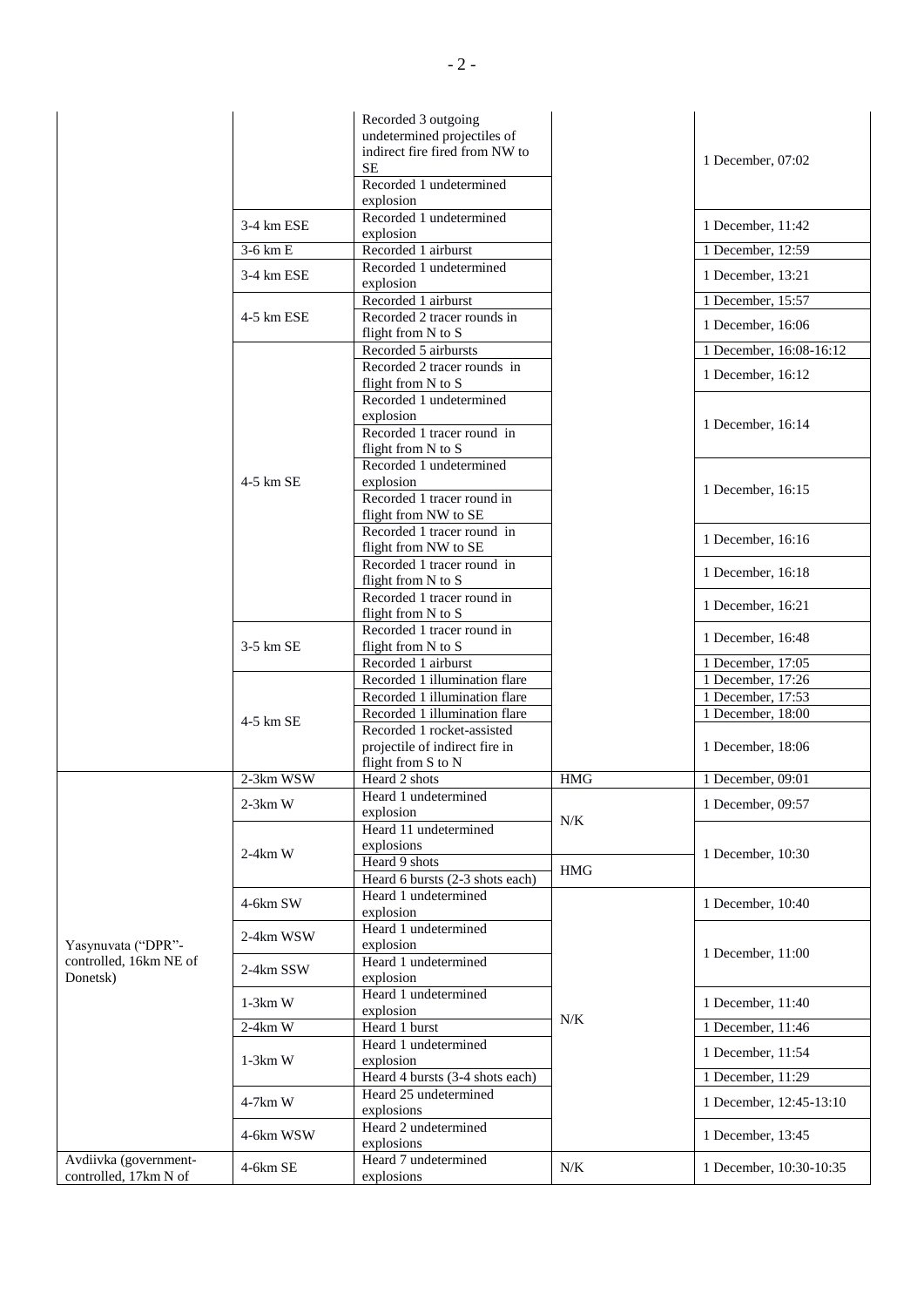| Donetsk)                                      |            | Heard 1 undetermined               |                      |                         |
|-----------------------------------------------|------------|------------------------------------|----------------------|-------------------------|
|                                               |            | explosion                          |                      | 1 December, 10:40       |
|                                               |            | Heard 2 bursts                     | Small arms           |                         |
|                                               |            | Heard 10-15 bursts                 | <b>AGL</b>           | 1 December, 10:45       |
|                                               |            | Heard 1 undetermined               | N/K                  | 1 December, 11:00       |
|                                               |            | explosion                          |                      |                         |
|                                               |            | Heard 4 undetermined               | $\operatorname{AGL}$ | 1 December, 11:05       |
|                                               |            | explosions                         |                      |                         |
|                                               |            | Heard 1 undetermined               |                      |                         |
|                                               |            | explosion<br>Heard 2 undetermined  |                      |                         |
|                                               |            | explosions                         | N/K                  | 1 December, 11:37       |
|                                               |            | Heard 1 undetermined               |                      |                         |
|                                               |            | explosion                          |                      | 1 December, 11:42       |
|                                               |            | Heard 1 burst                      | Small arms           |                         |
|                                               |            | Heard 1 undetermined               |                      |                         |
|                                               |            | explosion                          |                      | 1 December, 12:11       |
|                                               |            | Heard 6 undetermined               | N/K                  |                         |
|                                               |            | explosions                         |                      | 1 December, 12:45-12:57 |
|                                               |            | Heard 4 shots                      |                      | 1 December, 13:15       |
|                                               |            | Heard 3 shots                      | Small arms           | 1 December, 13:55       |
|                                               | N/K NNW    | Heard 1 undetermined               | N/K                  |                         |
|                                               |            | explosion                          |                      | 1 December, 10:21       |
|                                               | 3-4km SW   | Heard 10 shots                     | Small arms           | 1 December, 10:50       |
|                                               |            | Heard 1 undetermined               |                      | 1 December, 10:55       |
|                                               | $N/K$ S    | explosion                          |                      |                         |
|                                               |            | Heard 2 undetermined               |                      | 1 December, 11:02-11:03 |
| 2km E of Bohdanivka                           |            | explosions                         | N/K                  |                         |
| (government-controlled,                       | N/K S      | Heard 1 explosion (outgoing)       |                      |                         |
| 41km S of Donetsk)                            | 3km SE     | Heard and saw 1 subsequently       |                      | 1 December, 13:11       |
|                                               |            | explosion (impact)                 |                      |                         |
|                                               | $3-4km S$  | Heard 7 shots                      | Small arms           | 1 December, 13:25       |
|                                               |            | Heard 17 undetermined              | N/K                  |                         |
|                                               | N/K NNW    | explosions                         | <b>HMG</b>           | 1 December, 13:38-13:48 |
|                                               |            | Heard 6 bursts                     |                      |                         |
|                                               |            | Heard at least 50 bursts           | Small arms           |                         |
|                                               | 8km SE     | Heard 2 undetermined<br>explosions | N/K                  | 1 December, 10:35       |
|                                               |            | Heard 3 bursts                     | Small arms           | 1 December, 10:36       |
|                                               | 8km S      | Heard 1 burst                      | $\operatorname{AGL}$ | 1 December, 10:40       |
|                                               |            | Heard 2 bursts                     | Small arms           | 1 December, 10:41       |
|                                               |            | Heard 3 bursts                     | AGL                  | 1 December, 11:03       |
|                                               |            | Heard 11 bursts                    | Small arms           | 1 December, 11:05       |
|                                               |            | Heard 7 bursts                     | AGL                  | 1 December, 11:07-11:08 |
|                                               | $6-7km$ SE | Heard 2 undetermined               |                      |                         |
|                                               |            | explosions                         | N/K                  | 1 December, 11:11       |
|                                               |            | Heard 4 bursts                     | AGL                  | 1 December, 11:14       |
|                                               |            | Heard 6 bursts                     | Small arms           | 1 December, 11:15       |
|                                               |            | Heard 5 bursts                     | AGL                  | 1 December, 11:16-11:18 |
| Pivnichne (formerly Kirove,                   |            | Heard 10 bursts                    | Small arms           | 1 December, 11:24-11:26 |
| government-controlled,<br>44km NE of Donetsk) |            | Heard 6 bursts                     |                      | 1 December, 11:27-11:30 |
|                                               | 5-7km SE   | Heard 6 shots                      | $\operatorname{AGL}$ | 1 December, 11:34       |
|                                               |            | Heard 20 shots                     |                      | 1 December, 11:38       |
|                                               |            | Heard 1 undetermined               |                      |                         |
|                                               |            | explosion                          | Mortar (120mm)       | 1 December, 11:40       |
|                                               |            | Heard 7 shots                      | AGL                  | 1 December, 11:43       |
|                                               |            | Heard 1 burst                      | <b>HMG</b>           | 1 December, 12:00       |
|                                               | N/K S      | Heard 1 undetermined               |                      | 1 December, 12:40       |
|                                               |            | explosion                          |                      |                         |
|                                               |            | Heard 1 undetermined               | N/K                  | 1 December, 13:00       |
|                                               |            | explosion                          |                      |                         |
|                                               | 6-7km SE   | Heard 1 undetermined               |                      | 1 December, 13:06       |
|                                               |            | explosion                          |                      |                         |
|                                               |            | Heard 6 bursts                     | Small arms           | 1 December, 13:12       |
| 3km NW of Lebedynske                          | 2km SSE    | Heard 2 explosions (outgoing)      | N/K                  | 1 December, 11:55       |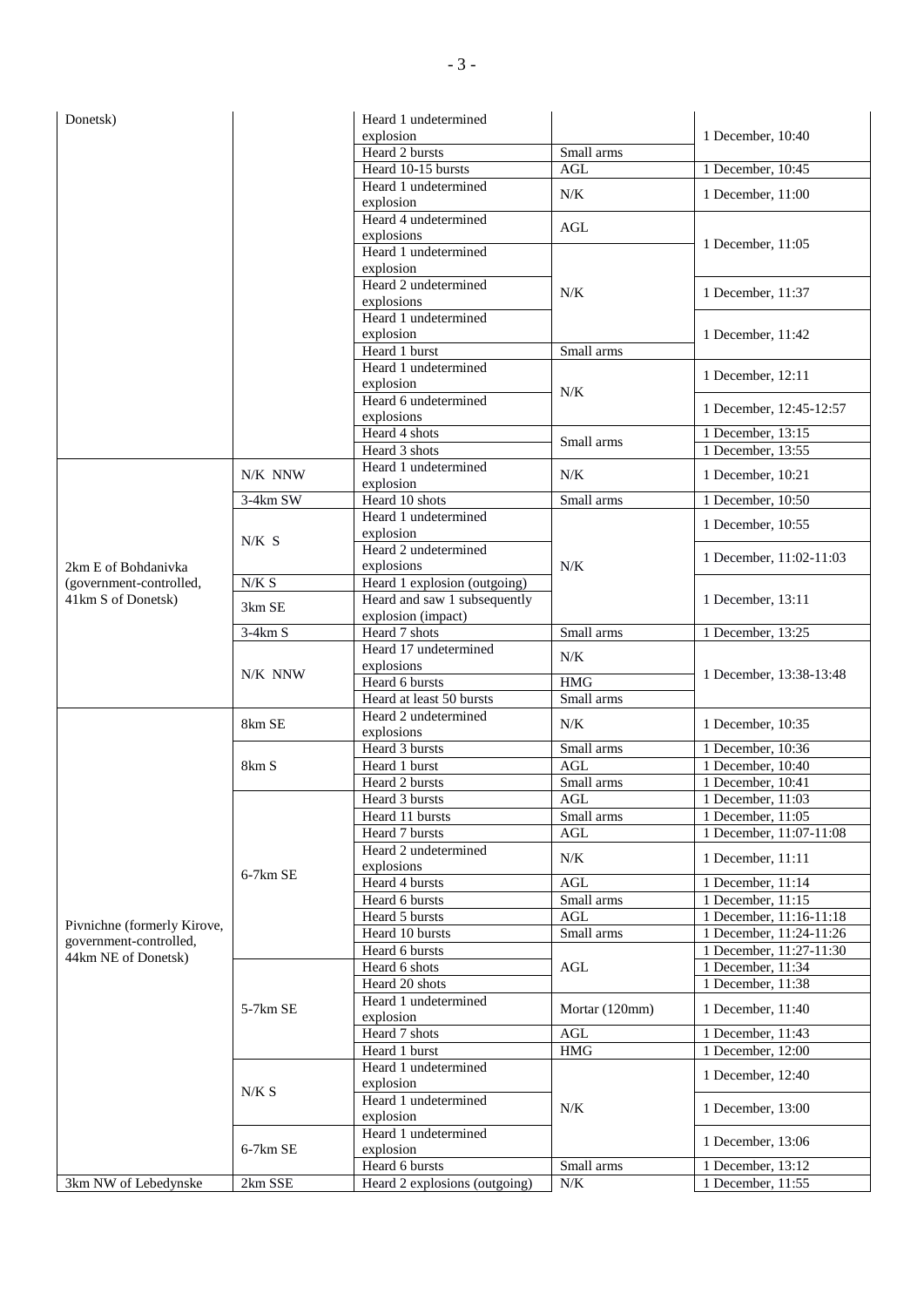| (government-controlled,<br>16km NE of Mariupol)                                           | N/K NW     | Heard 14 undetermined<br>explosions |                              |                         |
|-------------------------------------------------------------------------------------------|------------|-------------------------------------|------------------------------|-------------------------|
|                                                                                           | $2-3km$ SE | Heard 12 undetermined               |                              | 1 December, 12:06-12:30 |
|                                                                                           | N/K NW     | explosions<br>Heard 11 undetermined |                              |                         |
|                                                                                           |            | explosions<br>Heard 19 undetermined |                              | 1 December, 12:32-13:00 |
|                                                                                           | N/K SE     | explosions                          |                              |                         |
|                                                                                           | N/K S      | Heard 1 undetermined<br>explosion   |                              |                         |
| 1km SSE of Starohnativka<br>(government-controlled,<br>51km S of Donetsk),                | $N/K$ N    | Heard 4 undetermined<br>explosions  |                              | 1 December, 12:40-12:46 |
|                                                                                           | N/K SW     | Heard 4 bursts                      | IFV (BMP-2) cannon<br>(30mm) |                         |
| 1.3km SSE of Tavrycheske<br>("DPR"-controlled, 35km<br>NE of Mariupol),                   | $N/K$ S    | Heard 3 undetermined<br>explosions  | N/K                          | 1 December, 12:52       |
| E edge of Pikuzy (formerly                                                                | 50-100m SE | Heard 4 bursts                      | Small arms                   | 1 December, 13:00       |
| Kominternove, "DPR"-<br>controlled, 23km NE of<br>Mariupol)                               | N/K SSW    | Heard 3 undetermined<br>explosions  | N/K                          | 1 December, 13:05       |
| Hranitne (government-<br>controlled, 60km south of<br>Donetsk).                           | N/K ESE    | Heard 7 shots                       | Small arms                   | 1 December, 13:23-13:25 |
| Khreshchatytske (formerly<br>Krasnoarmiiske "DPR"-<br>controlled, 33km NE of<br>Mariupol) | N/K N      | Heard 1 undetermined<br>explosion   | N/K                          | 1 December, 14:22       |
| Holubivske ("LPR"-<br>controlled, 51km W of<br>Luhansk)                                   | 2km NW     | Heard 3 shots                       | Small arms                   | 1 December, 09:01       |
|                                                                                           |            | Heard 100 bursts                    | HMG, small arms              | 1 December, 09:30-09:50 |
| Artema (government-<br>controlled, 26km N of<br>Luhansk)                                  | 2km SE     | Heard 1 undetermined<br>explosion   | N/K                          | 1 December, 10:00       |
|                                                                                           |            | Heard 1 undetermined<br>explosion   |                              | 1 December, 10:15       |
| Slovianoserbsk ("LPR"-<br>controlled, 28km NW of<br>Luhansk)                              | 8km S      | Heard 2 undetermined<br>explosions  |                              | 1 December, 10:55       |
| Veselohorivka ("LPR"-<br>controlled, 64km W of<br>Luhansk)                                | 3km SW     | Heard 5 bursts                      | <b>HMG</b>                   | 1 December, 11:22       |
| Novosvitlivka ("LPR"-<br>controlled, 16km SE of<br>Luhansk)                               | N/K        | Heard 2 undetermined<br>explosions  | N/K                          | 1 December, 11:48       |
| Sokilnyky ("LPR"-<br>controlled, 38km NW of<br>Luhansk)                                   | 1km SW     | Heard 10 shots                      | Small arms                   | 1 December, 12:00       |